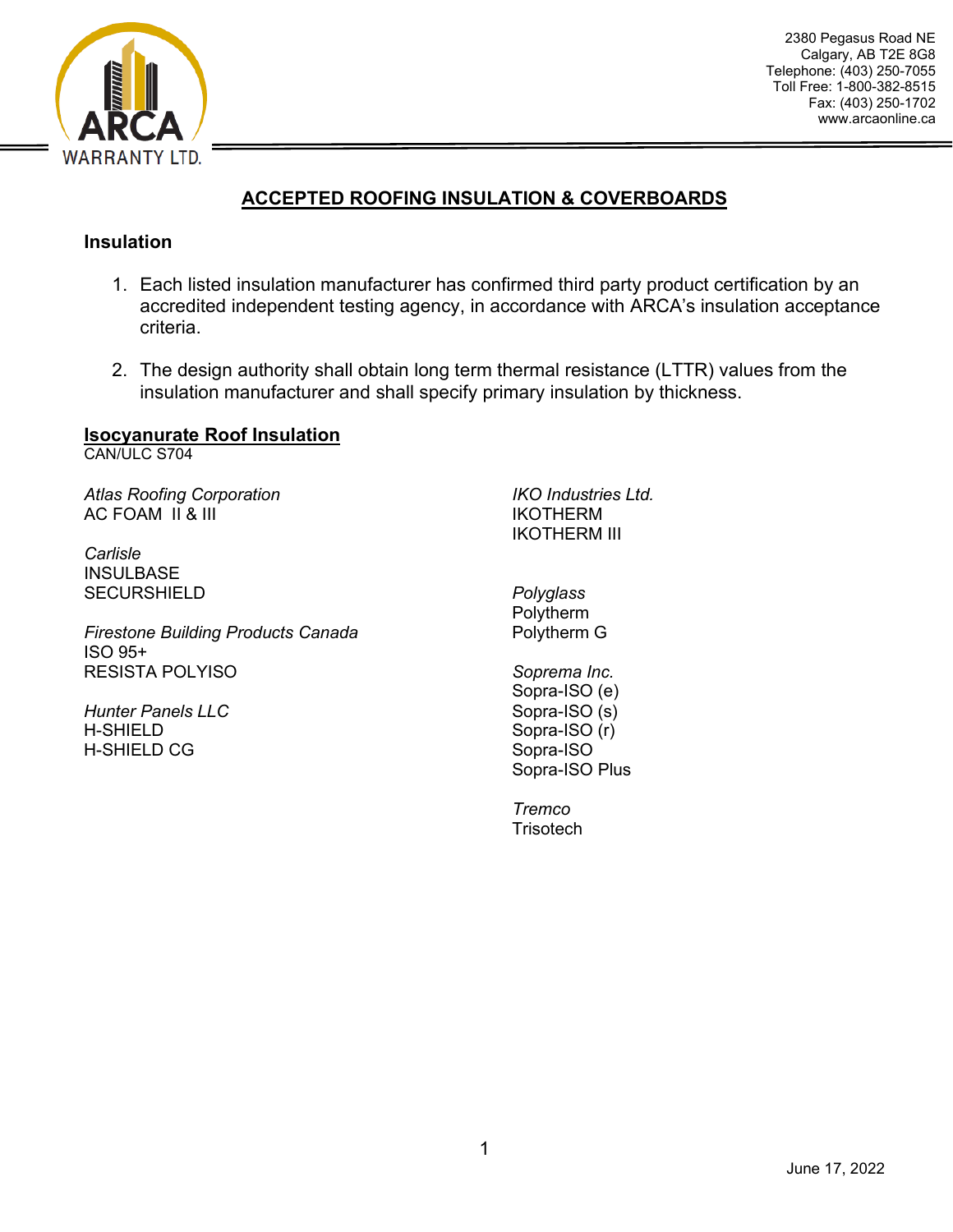#### **Expanded Polystyrene Roof Insulation**

CAN/ULC S701

*Beaver Plastics Ltd.* TERRAFOAM Type 1 TERRAFOAM Type 2

*Plasti-Fab Ltd.* PLASTI-SPAN Type 1 PLASTI-FAB Type 2 PLASTI-FAB Type 3

#### **Extruded Polystyrene Insulation**

CAN/ULC S701

*Owens Corning Canada.*  FOAMULAR NGX C-300 FOAMULAR NGX 350

*DuPont* DECKMATE Type 2 DECKMATE 200 Type 3 ROOFMATE Type 4 DECKMATE PLUS FA

#### **Mineral Fiber Roof Insulation**

ASTM C728

*Soprema Inc.* SOPRAROCK DD (Plus) SOPRAROCK MD (Plus) – 1 inch thick

### **Fiberboard Roof Insulation / Insulation Coverboards**

| <b>Fibreboard Roof Insulation Coverboard</b>  |                    |                       |                          |                                  |  |  |  |  |
|-----------------------------------------------|--------------------|-----------------------|--------------------------|----------------------------------|--|--|--|--|
| (CAN/ULC S706-02)                             | <b>Thickness</b>   |                       | <b>Attachment Method</b> |                                  |  |  |  |  |
|                                               |                    |                       |                          |                                  |  |  |  |  |
|                                               |                    | ladhesive)<br>Adhered | Adherec                  | Fast.<br>not.<br>$\mathcal{S}$ . |  |  |  |  |
|                                               |                    |                       |                          |                                  |  |  |  |  |
| BP - ESGARD High Density (HD) Roof Insulator  | 12.7mm, 25mm       |                       |                          |                                  |  |  |  |  |
| BP - ESGARD High Strength (HS) Roof Insulator | 12.7mm, 25mm       |                       |                          |                                  |  |  |  |  |
| MSL - Wood Fibreboard                         | 12.7 <sub>mm</sub> | ٠                     |                          |                                  |  |  |  |  |
| Soprema Soprafibre 1C                         | 12.7 <sub>mm</sub> |                       |                          |                                  |  |  |  |  |
|                                               |                    |                       |                          |                                  |  |  |  |  |
| Notes:                                        |                    |                       |                          |                                  |  |  |  |  |
|                                               |                    |                       |                          |                                  |  |  |  |  |

*Great White Foam* Type 1 Type 2

*SuperForm* EPS+ Type 1 EPS+ Type 2 EPS+ Type 3

*Soprema Inc.* SOPRA-XPS 35 SOPRA-XPS 35 DC SOPRA-XPS 40 SOPRA-XPS 40 PL SOPRA-XPS 60 SOPRA-XPS 60 PL SOPRA-XPS 100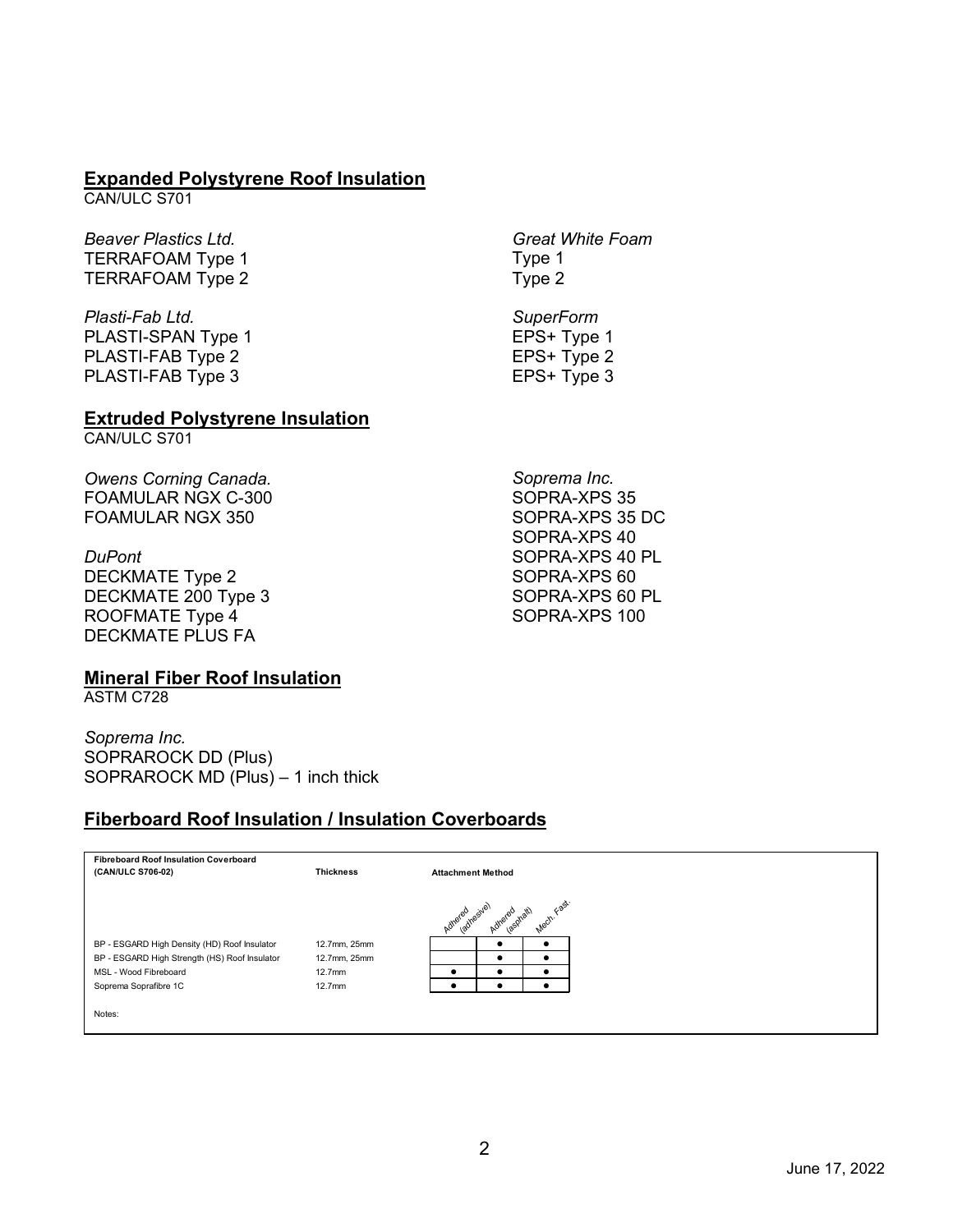# **Gypsum Fiber Roof Board Coverboard**

| Gypsum Fiber Roof Board Coverboard<br>(ASTM C1278)                                                                        | <b>Thickness</b>     | <b>Attachment Method</b>                                                   |  |  |  |  |  |  |
|---------------------------------------------------------------------------------------------------------------------------|----------------------|----------------------------------------------------------------------------|--|--|--|--|--|--|
|                                                                                                                           |                      | Adhered resive)<br>Adheret                                                 |  |  |  |  |  |  |
| CGC Securock Gypsum Fiber Roof Board                                                                                      | 9.5mm 12.7mm, 15.9mm | Max. asphalt application temperature for Type III asphalt of 235°C (455°F) |  |  |  |  |  |  |
| Note 1: Attachment in a full mopping of hot bitumen is permitted only over faced insulations that are not heat sensitive. |                      |                                                                            |  |  |  |  |  |  |

# **Glass-faced Gypsum Coverboard**



## **Asphalt Core Boards (over approved insulation)**



# **High-Density Polyisocyanurate Coverboards**

| High-Density Polyisocyanurate Coverboard |                    |                                          |                          |   |  |  |  |  |
|------------------------------------------|--------------------|------------------------------------------|--------------------------|---|--|--|--|--|
|                                          | <b>Thickness</b>   |                                          | <b>Attachment Method</b> |   |  |  |  |  |
|                                          |                    |                                          |                          |   |  |  |  |  |
|                                          |                    | Mech. Fast.<br>Adhered <sub>restve</sub> |                          |   |  |  |  |  |
|                                          |                    |                                          | lasphalt)<br>Adhereo     |   |  |  |  |  |
| Atlas - ACFOAM HS                        | Min. 12.7mm        | ٠                                        |                          |   |  |  |  |  |
| Firestone - Isogard HD                   | Min. 12.7mm        | $\bullet$                                |                          | ٠ |  |  |  |  |
| Carlisle - Securshield HD                | Min. 12.7mm        | $\bullet$                                |                          | ٠ |  |  |  |  |
| IKO - IKOTherm CoverShield               | Min. 12.7mm        | ٠                                        |                          |   |  |  |  |  |
| Soprema SOPRA-ISO PLUS HD                | 12.7 <sub>mm</sub> | ٠                                        |                          |   |  |  |  |  |
|                                          |                    |                                          |                          |   |  |  |  |  |
| Notes:                                   |                    |                                          |                          |   |  |  |  |  |
|                                          |                    |                                          |                          |   |  |  |  |  |